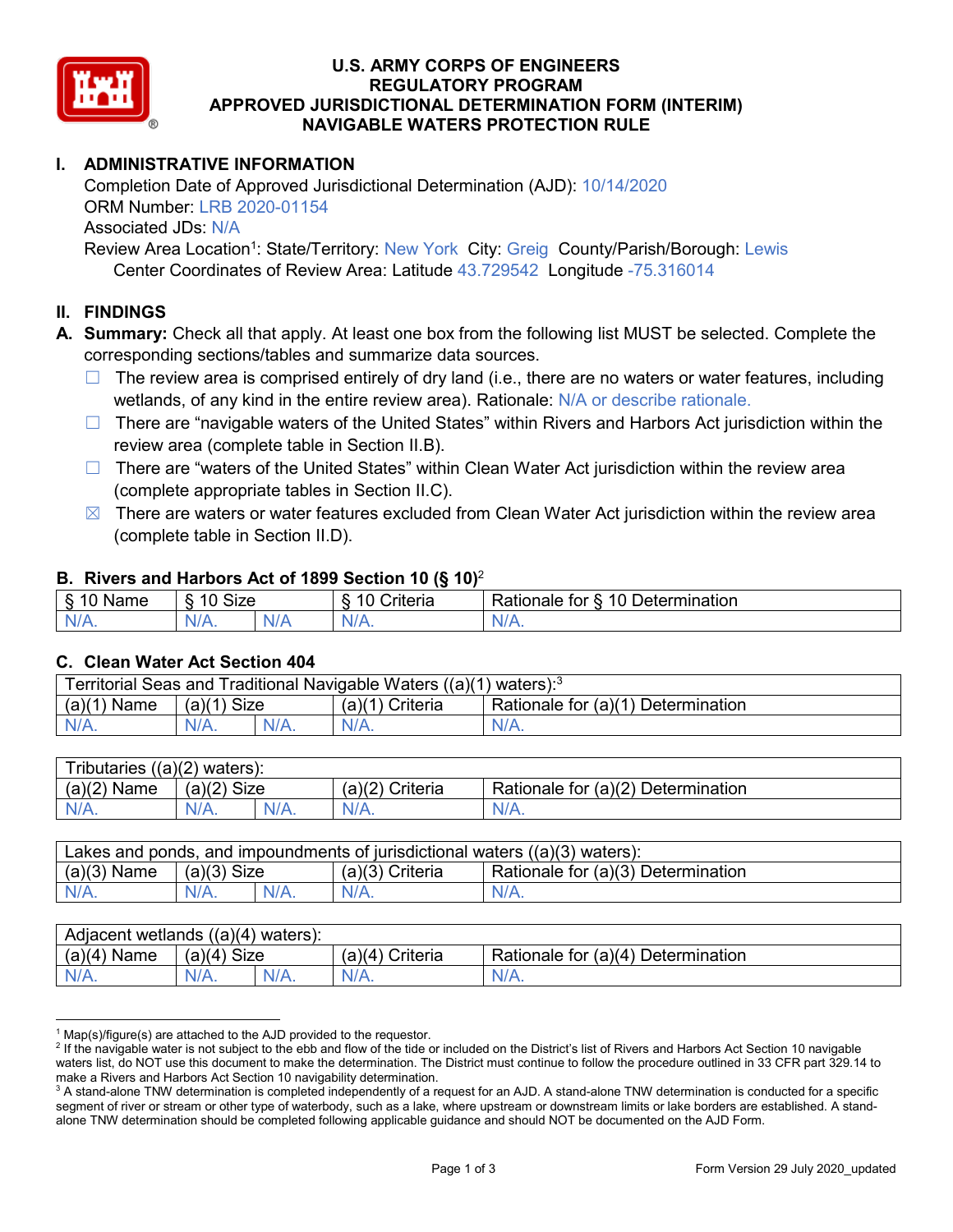

## **U.S. ARMY CORPS OF ENGINEERS REGULATORY PROGRAM APPROVED JURISDICTIONAL DETERMINATION FORM (INTERIM) NAVIGABLE WATERS PROTECTION RULE**

## **D. Excluded Waters or Features**

| Excluded waters $((b)(1) - (b)(12))$ : <sup>4</sup> |                       |                  |                                                                                                                                                                                                                                              |                                                                                                                                                                                                                                                                                                                                                                                                                                                                                                                                                                                                                                                                       |  |  |
|-----------------------------------------------------|-----------------------|------------------|----------------------------------------------------------------------------------------------------------------------------------------------------------------------------------------------------------------------------------------------|-----------------------------------------------------------------------------------------------------------------------------------------------------------------------------------------------------------------------------------------------------------------------------------------------------------------------------------------------------------------------------------------------------------------------------------------------------------------------------------------------------------------------------------------------------------------------------------------------------------------------------------------------------------------------|--|--|
| <b>Exclusion Name</b>                               | <b>Exclusion Size</b> |                  | Exclusion <sup>5</sup>                                                                                                                                                                                                                       | <b>Rationale for Exclusion Determination</b>                                                                                                                                                                                                                                                                                                                                                                                                                                                                                                                                                                                                                          |  |  |
| Lake 1                                              | 5.4                   | $\text{acre}(s)$ | $(b)(1)$ Lake/pond<br>or impoundment<br>that does not<br>contribute surface<br>water flow directly<br>or indirectly to an<br>$(a)(1)$ water and<br>is not inundated<br>by flooding from<br>an $(a)(1)-(a)(3)$<br>water in a typical<br>year. | Lake 1 is a naturally formed kettle lake located<br>within the Otter Creek watershed, it is wholly<br>located within a depressional land feature, and it<br>does not have a surface water outlet. The USGS<br>map clearly identifies the feature as an isolated<br>feature with steep slopes on all sides, and no<br>outlets to the lake were identified in any<br>resources or photographs. The nearest known<br>$(a)(1)-(a)(3)$ water is located 0.96 miles straight<br>line distance from the lake, with no surface water<br>connection between the lake and this water.<br>There is no evidence that Lake 1 has ever been<br>flooded by an $(a)(1)-(a)(3)$ water. |  |  |

# **III. SUPPORTING INFORMATION**

- **A. Select/enter all resources** that were used to aid in this determination and attach data/maps to this document and/or references/citations in the administrative record, as appropriate.
	- $\Box$  Information submitted by, or on behalf of, the applicant/consultant: Title(s) and date(s) This information Select. sufficient for purposes of this AJD. Rationale: N/A or describe rationale for insufficiency (including partial insufficiency).
	- $\Box$  Data sheets prepared by the Corps: Title(s) and/or date(s).
	- ☒ Photographs: Aerial and Other: Google Earth Pro 9/3/2016, & 5/26/2011; CONNECTExplorer Oblique Photograph dated 4/23/2008.
	- $\Box$  Corps site visit(s) conducted on: Date(s).
	- ☐ Previous Jurisdictional Determinations (AJDs or PJDs): ORM Number(s) and date(s).
	- ☐ Antecedent Precipitation Tool: *provide detailed discussion in Section III.B*.
	- ☐ USDA NRCS Soil Survey: Title(s) and/or date(s).
	- ☒ USFWS NWI maps: Online USFWS NWI Map accessed 9/24/2020 from

## https://www.fws.gov/wetlands/data/Mapper.html

☒ USGS topographic maps: USGS 1:24K Scale, Brantingham Quad

## **Other data sources used to aid in this determination:**

| Data Source (select)              | Name and/or date and other relevant information |
|-----------------------------------|-------------------------------------------------|
| <b>USGS Sources</b>               | N/A                                             |
| <b>USDA Sources</b>               | N/A                                             |
| <b>NOAA Sources</b>               | N/A                                             |
| <b>USACE Sources</b>              | N/A                                             |
| <b>State/Local/Tribal Sources</b> | $N/A$ .                                         |

 <sup>4</sup> Some excluded waters, such as (b)(2) and (b)(4), may not be specifically identified on the AJD form unless a requestor specifically asks a Corps district to do so. Corps districts may, in case-by-case instances, choose to identify some or all of these waters within the review area.

 $5$  Because of the broad nature of the (b)(1) exclusion and in an effort to collect data on specific types of waters that would be covered by the (b)(1) exclusion, four sub-categories of (b)(1) exclusions were administratively created for the purposes of the AJD Form. These four sub-categories are not new exclusions, but are simply administrative distinctions and remain (b)(1) exclusions as defined by the NWPR.